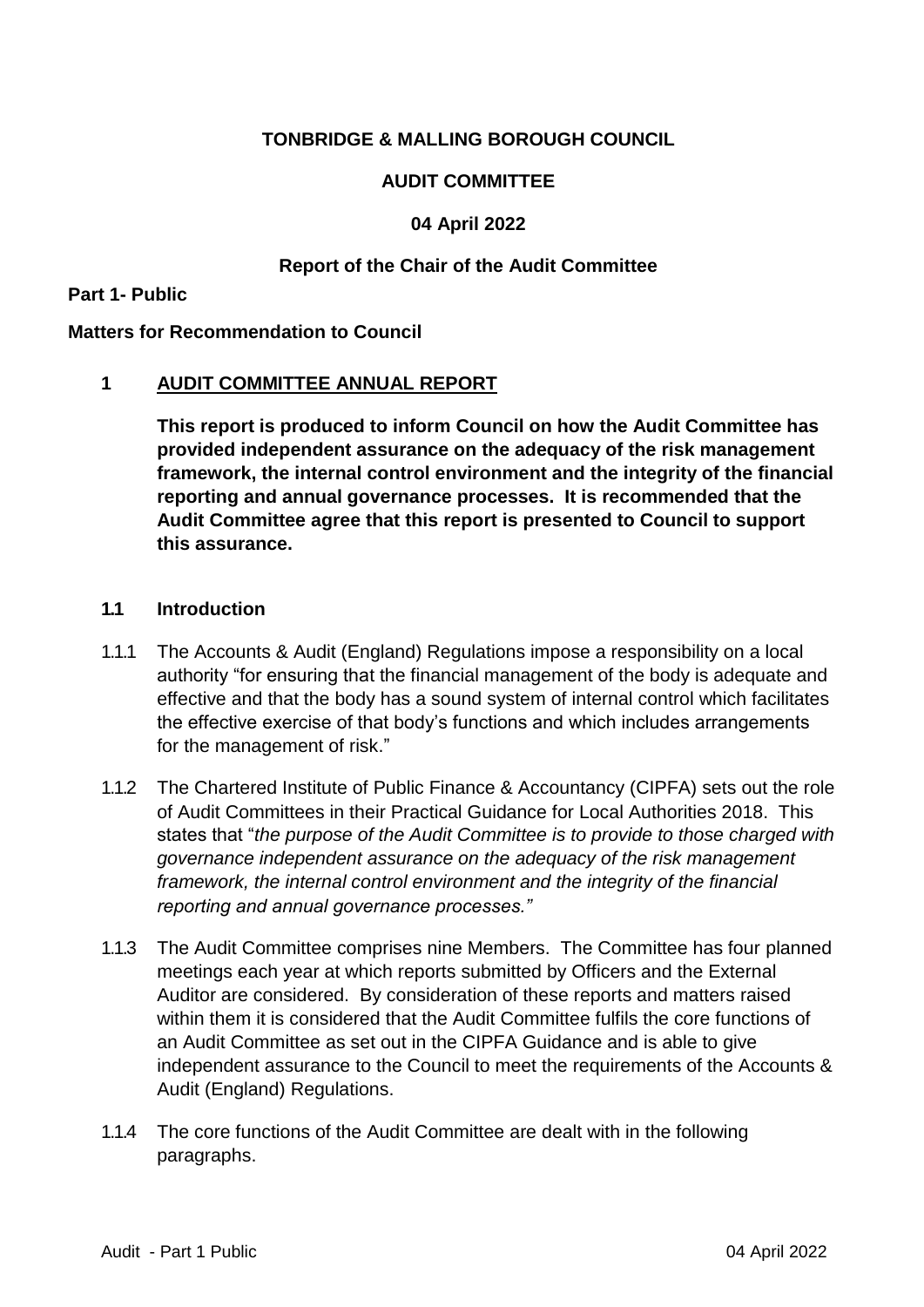## **1.2 Assurance Statements**

- 1.2.1 In July 2021 the Committee endorsed the revised Local Code of Corporate Governance that sets out how the Council will comply with the principles of the 2016 CIPFA/SOLACE (Society of Local Authority Chief Executives) "Delivering Good Governance in Local Government Framework 2016".
- 1.2.2 The Committee is required to consider and approve the contents of the Annual Governance Statement (AGS), which took place in July 2021. The AGS explains how the Council complies with the Local Code of Corporate Governance and the Accounts & Audit Regulations.
- 1.2.3 The AGS is supported by signed Assurance Statements provided by members of the core Management Team and the three statutory officers and is prepared by way of a self-assessment questionnaire and supporting evidence. No significant concerns were raised as a result of this exercise.
- 1.2.4 In April 2021 the Committee considered and endorsed management responses to Informing the Audit Risk Assessment 2020/21 in respect of the audit of the financial statements.
- 1.2.5 At its meeting in July 2021 the Committee received a report on the CIPFA Financial Management Code and the outcome of the self-assessment to demonstrate compliance with the Code.

### **1.3 Internal Audit Function**

- 1.3.1 The Audit Committee has a role in relation to the Council's Internal Audit function to:  $-$ 
	- Oversee its independence, objectivity, performance and professionalism.
	- Support the effectiveness of the Internal Audit process.
	- Promote the effective use of Internal Audit within the assurance framework.
- 1.3.2 The Audit Committee received a number of reports to oversee the role of the Internal Audit function.
- 1.3.3 The Annual Internal Audit and Fraud Plan for 2021/22 was presented to the Audit Committee in April 2021 and they were able to consider the content prior to recommending approval.
- 1.3.4 In July 2021 the Audit Committee was presented with a report from the Chief Audit Executive as a summary of supporting evidence to the AGS. This report gave the Chief Audit Executive's opinion that the Council had maintained an adequate and effective internal control environment.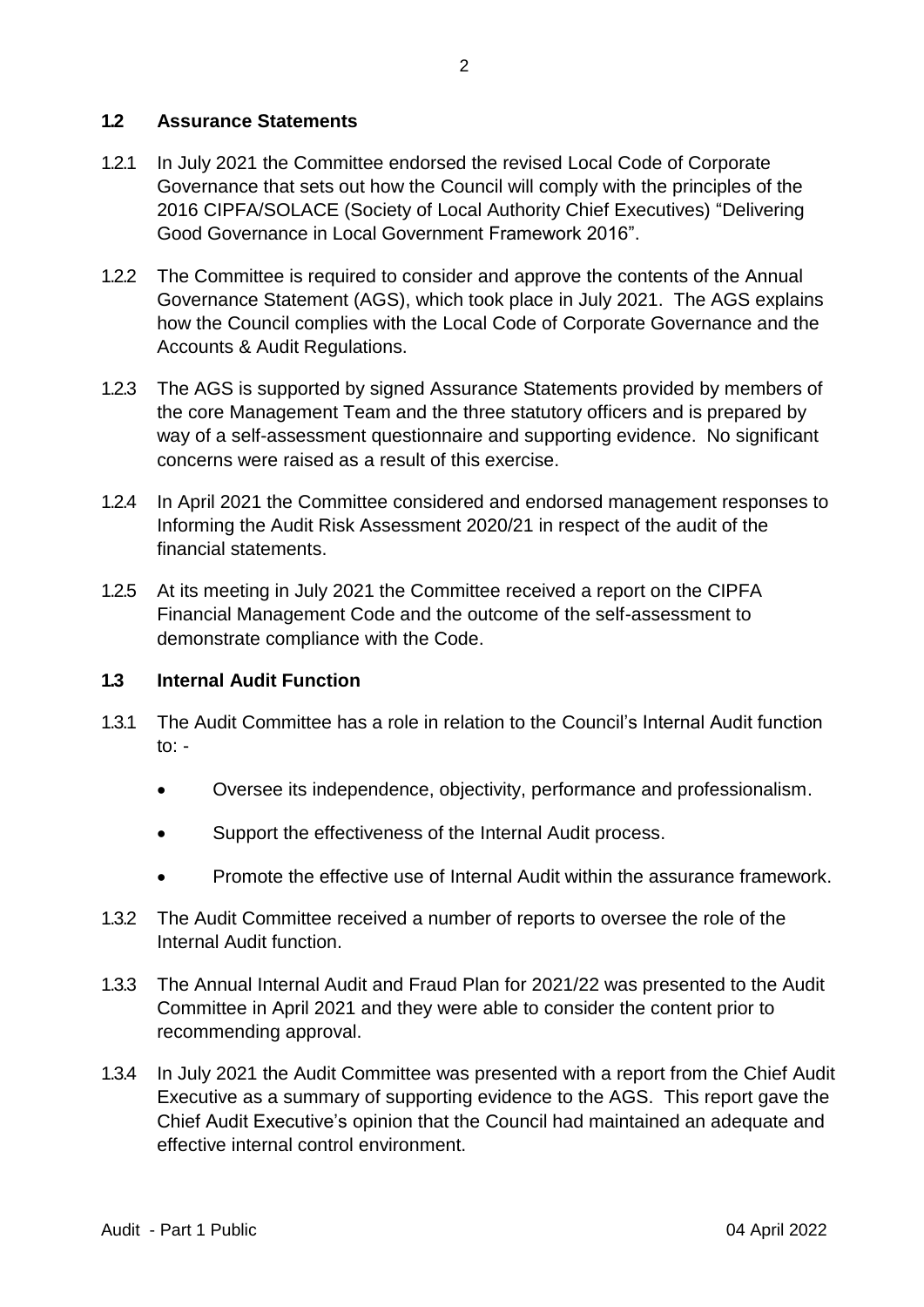- 1.3.5 The Audit Committee is required to consider the effectiveness of Internal Audit on an annual basis. This review was based upon evidence produced and the view of Management Team. A report was submitted to the Audit Committee in July 2021 which reported that Management Team opinion on the effectiveness of Internal Audit was "Good". Members considered the findings of this review and endorsed the opinion that the effectiveness of Internal Audit was "Good".
- 1.3.6 As part of the Public Sector Internal Audit Standards (PSIAS), Internal Audit is required to maintain a Quality Assurance and Improvement Programme (QAIP), which is overseen by the Audit Committee. The QAIP summarises all of the measures in place to enable an evaluation of the internal audit activity's conformance with the PSIAS. The programme also assesses the efficiency and effectiveness of the internal audit activity and identifies opportunities for improvement and learning for the team.
- 1.3.7 The PSIAS require an independent external quality assessment (EQA) to be undertaken at least every five years. At its meeting in July 2021 the Committee received a report on the outcome of the EQA undertaken in February to March 2021, together with the improvement plan developed in response to the recommendations raised in the assessment.
- 1.3.8 The Audit Committee was given a report in July 2021 on the work completed by Internal Audit and Fraud in the previous year that detailed how resources had been used. The report also covered a number of performance measures to assist the Audit Committee to assess the performance and effectiveness of the function.
- 1.3.9 The Internal Audit Charter is a key document in the delivery of Internal Audit setting out the purpose, authority and responsibilities of the service which was subject to review at the April 2021 meeting of the Audit Committee.
- 1.3.10 The Internal Audit Charter gives the Audit and Assurance Manager (on behalf of the Chief Audit Executive) the right to raise issues directly with the Chair of the Audit Committee if considered necessary. This would only occur in circumstances where the Audit and Assurance Manager considered that the Chair of the Audit Committee needed to be made aware of significant assurance concerns. There have not been any instances where this has been considered necessary.
- 1.3.11 Throughout the year the Audit Committee received a number of reports updating Members of the progress of work carried out by Internal Audit and Fraud against the Annual Plan. These reports informed the Audit Committee of Internal Audit's opinion on the audits undertaken and gave additional information where a limited or no assurance was given.

# **1.4 Audit Committee Responsibilities**

1.4.1 The responsibilities of the Audit Committee are set out in the Constitution of the Council.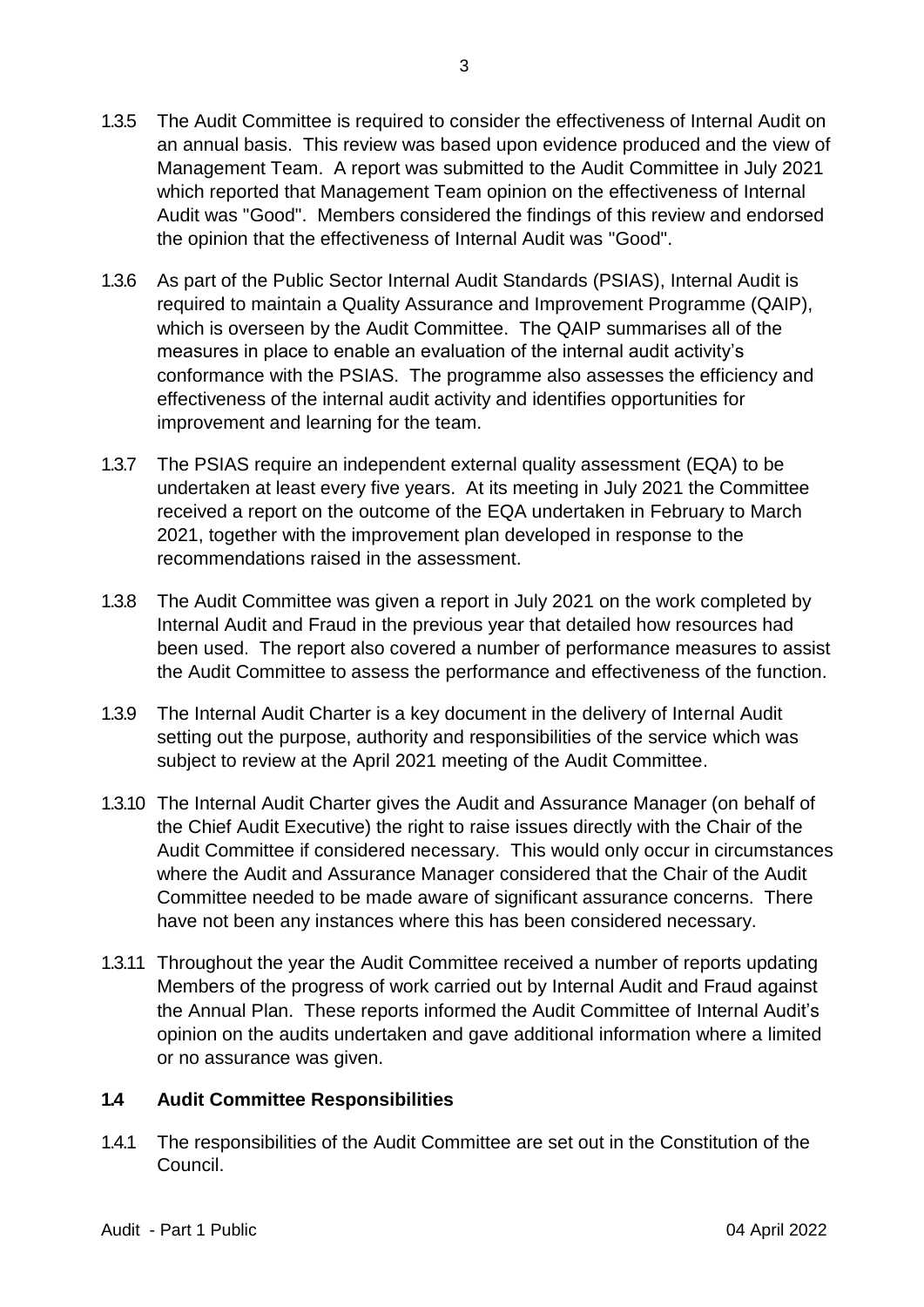## **1.5 Risk Management Arrangements and Control Environment**

- 1.5.1 The Audit Committee is required to consider the effectiveness of the council's risk management arrangements and the control environment. The Members are required to review the risk profile for the Council and seek assurances that action is being taken on risk-related issues, including partnerships with other organisations.
- 1.5.2 The risk profile for the Council is undertaken as part of the audit needs assessment to identify those areas where Internal Audit is most effective.
- 1.5.3 The Risk Management Strategy is the framework for setting out the responsibilities for ensuring that a sound risk management process is in place. The strategy is reviewed by the Audit Committee on an annual basis and this review took place in January 2022.
- 1.5.4 The Risk Management Strategy requires Management Team to escalate any relevant risks to the Strategic Risk Register (SRR) for reporting to this Committee with changes highlighted. The SRR is considered to be a 'live' document and is updated, as often as is required, by the Management Team. An update of the current strategic risks and how they are being managed is reported to each meeting of the Committee.
- 1.5.5 The strategy states that Audit Committee Members will receive risk management training during their term of office. This training was delivered by Zurich Municipal (the Council's Insurers) in October 2019 following the May Local Elections.
- 1.5.6 The Insurance Officer maintains a record of all claims made against the Council which are reported to the Audit Committee half-yearly. These reports also inform Members of the steps being taken to minimise similar claims being made.
- 1.5.7 All reports to Council require a risk assessment of the issues involved to be reported as part of the consideration of the report.

# **1.6 Assurance Framework and Planning**

- 1.6.1 The assurance framework is the overall process that provides evidence to support the AGS. The Audit Committee has a responsibility to understand what assurance is available to support the AGS.
- 1.6.2 The AGS was presented to Members at the meeting of July 2021. The supporting evidence to the AGS consisted of a document setting out the areas of the assurance framework to be considered with an explanation of evidence that supported the conclusions of the AGS.

## **1.7 Value for Money and Best Value**

1.7.1 One specific area for the Audit Committee should be consideration of the external auditor opinion on value for money as set out in the codes of audit practice. In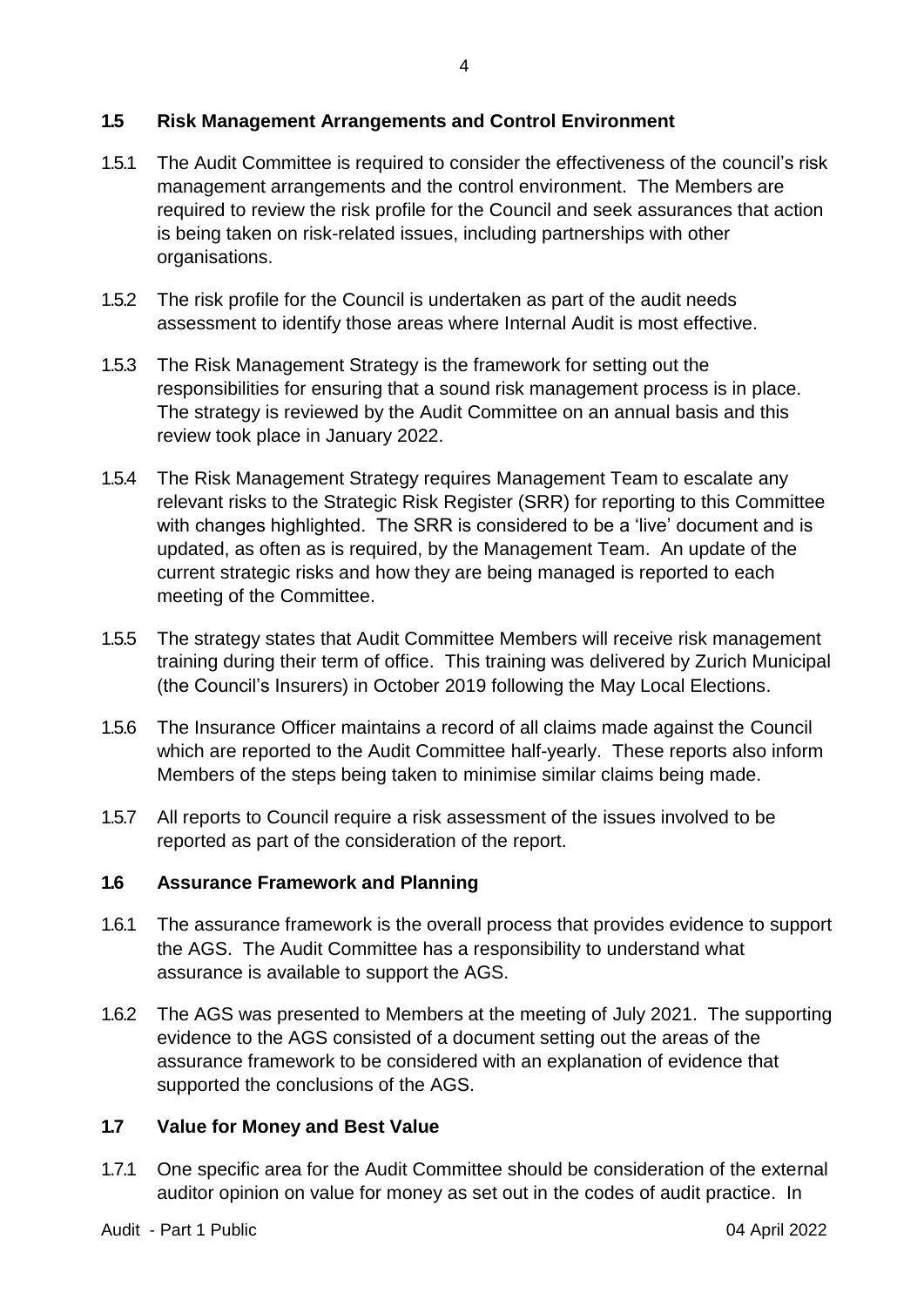addition, the Audit Committee should consider what other assurances are available in relation to identified value for money risks and highlight areas for improvement. (CIPFA Audit Committee Guidance).

- 1.7.2 The Auditor's Annual Report for the year ended 31 March 2021 on the Authority's overall arrangements for securing economy, efficiency and effectiveness in its use of resources was presented to the Audit Committee at their meeting in January 2022 where no significant weaknesses in arrangements were identified, but a number of improvement recommendations made.
- 1.7.3 As part of the embedded system for achieving value for money all Council reports contain a section where value for money is considered.

## **1.8 Countering Fraud, Bribery and Corruption**

- 1.8.1 The Audit Committee role is defined as having an oversight of the strategy to counter fraud and to assess whether or not it meets recommended practice and standards.
- 1.8.2 The Audit Committee is responsible for the review of the policies relating to countering fraud, bribery and corruption and anti-money laundering. In January 2022 it reviewed the Whistleblowing Policy including an external policy to support the public who may witness wrongdoing and recommended they be endorsed by the General Purposes Committee. In the same meeting the Anti-Fraud, Bribery and Corruption Policy and the Anti-Money Laundering Policy were approved.
- 1.8.3 The Audit Committee also receives updates on the progress of the National Fraud Initiative results and other work undertaken by the Fraud Team as part of the audit and fraud updates to every meeting. The work of the Fraud Team reported to the Committee in 2021/22 include amounts to be recovered and increased annual liability due to fraud and error. Details of amounts to be recovered, increased annual liability and civil penalties issued for the year 2021/22 can be found in the internal audit and counter fraud update report elsewhere on this agenda.
- 1.8.4 The Whistleblowing Policy requires the Audit Committee to be informed of the outcome of any investigations arising from concerns raised under it. No such matters have been drawn to the attention of the Committee in the period covered by the report.

## **1.9 External Audit**

- 1.9.1 The Audit Committee should receive all reports from the external auditor and monitor action to be taken that arises from them.
- 1.9.2 The Audit Committee has received copies of all external auditor reports during the year and has been able to consider the content. The external auditor provides a representative to all Audit Committee meetings where the Audit Committee is able to raise questions regarding the content of reports.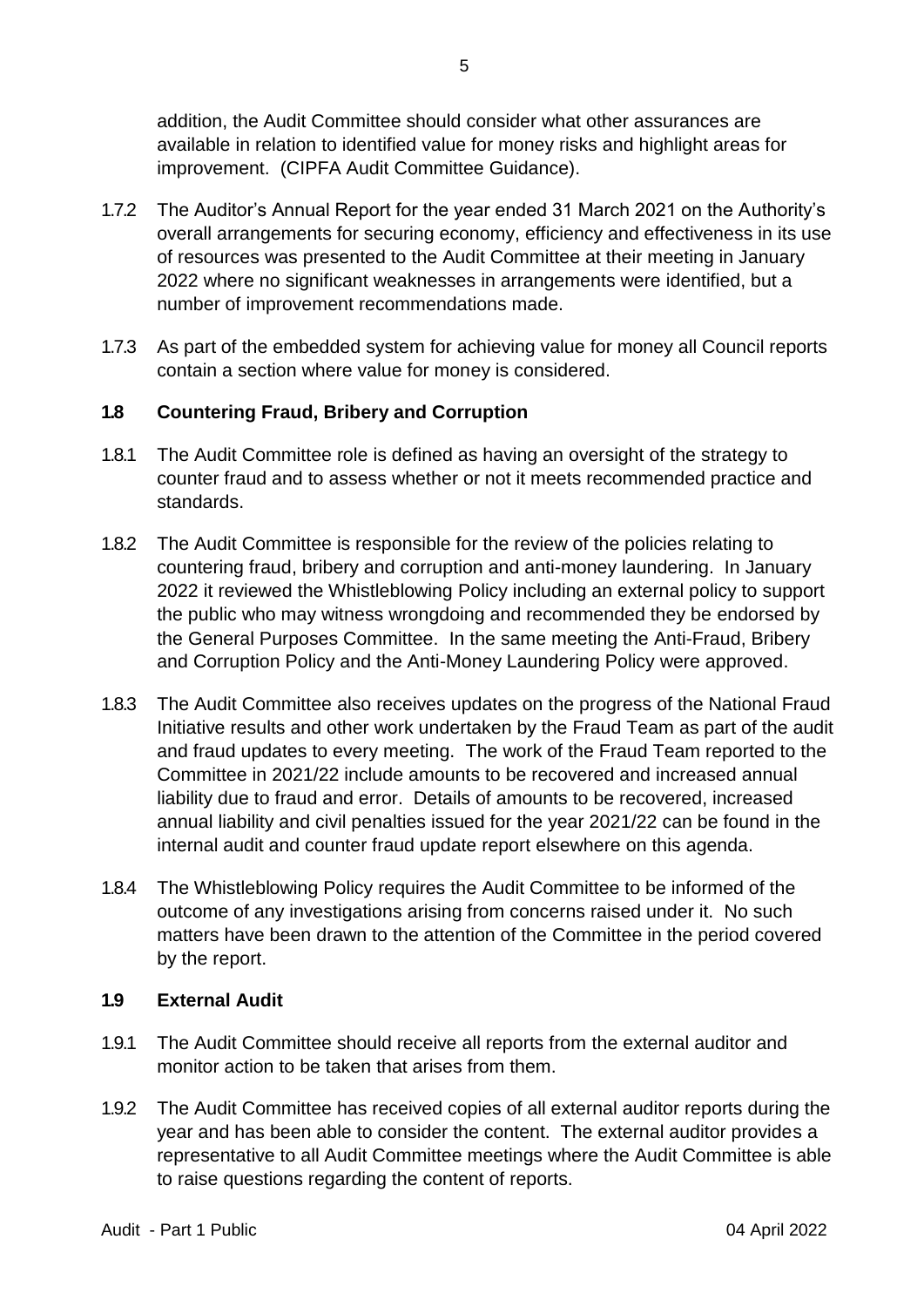1.9.3 At its meeting in January the Committee gave consideration to and subsequently recommended to Cabinet followed by Full Council that this Council opts into the appointing person arrangements made by Public Sector Audit Appointments Limited for the appointment of external auditors for the five consecutive financial years commencing 1 April 2023.

## **1.10 Financial Reporting**

- 1.10.1 Local Authority accounts are produced in line with guidance set out by CIPFA. The role of the Audit Committee with regard to these financial statements is not one of detailed knowledge of this guidance but is more aligned to focus on financial reporting and financial governance rather than on the wider issues of spending and performance.
- 1.10.2 The CIPFA Guidance identifies areas that the Audit Committee should be concerned with as follows:
	- reviewing the narrative report to ensure consistency with the statements and the financial challenges and risks facing the Council in the future
	- reviewing whether the narrative report is readable and understandable by a lay person
	- identifying the key messages from each of the financial statements and evaluating what that means for the Council in future years
	- monitoring trends and reviewing for consistency with what is known about financial performance over the course of the year
	- reviewing the suitability of accounting policies and treatments
	- seeking explanations for changes in accounting policies and treatments
	- reviewing major judgemental areas, e.g. provisions
	- seeking assurances that preparations are in place to facilitate the external audit.
- 1.10.3 The Audit Committee received the Statement of Accounts 2020/21 at the meeting of September 2021. This report gave the Audit Committee assurance that the accounts were presented in compliance with required legislation and best practice guidance. Following consideration of the accounts and a detailed report giving evidence of how compliance is achieved the Audit Committee agreed to endorse the Statement of Accounts and supporting documents. This was accompanied by the Audit Findings Report from the external auditor on the outcome of the audit of the accounts, and subsequently issued an unqualified audit opinion on the financial statements.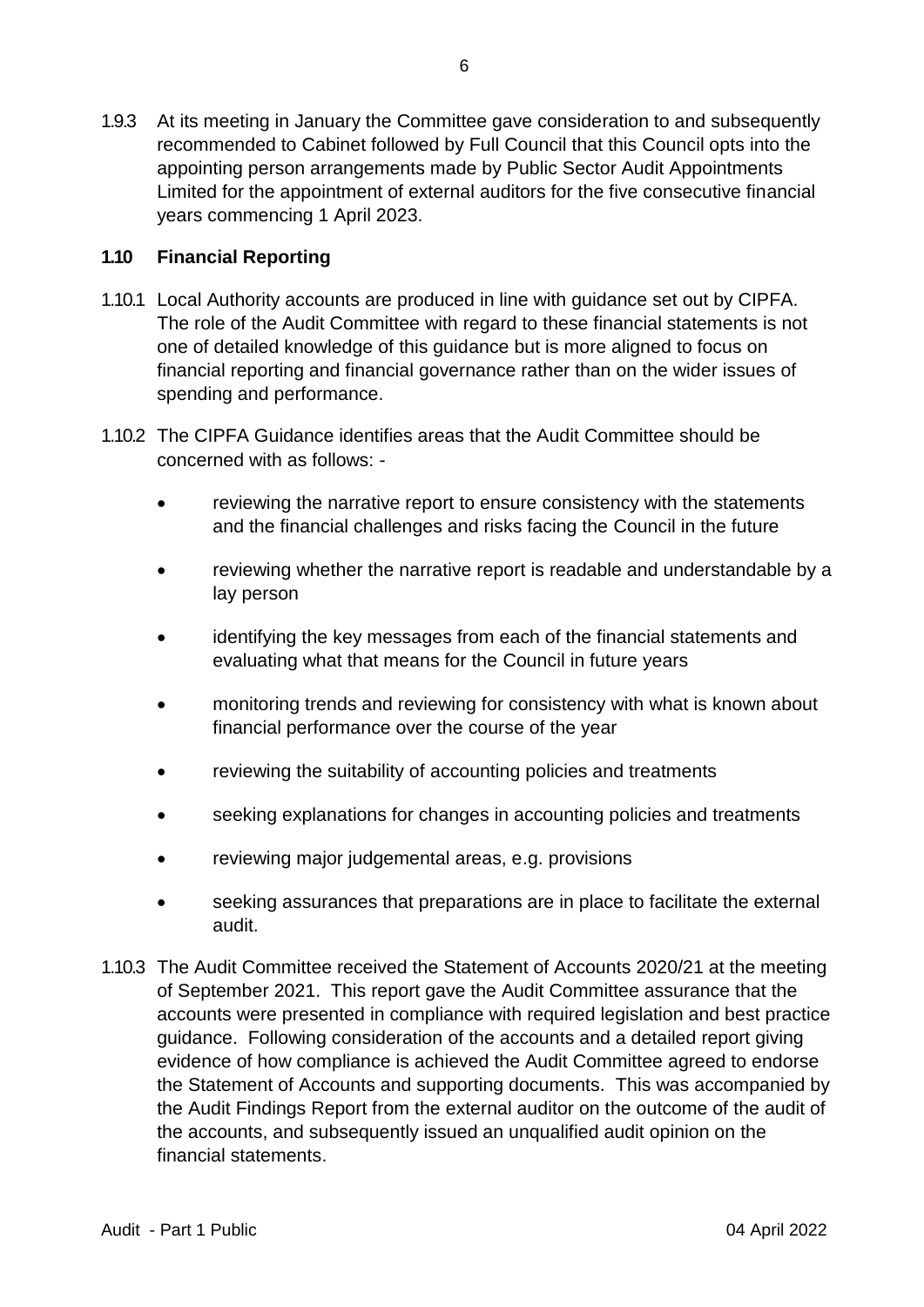1.10.4 This was followed by the Auditor's Annual Report in January 2022 on the Authority's overall arrangements for securing economy, efficiency and effectiveness in its use of resources where no significant weaknesses in arrangements were identified, but a number of improvement recommendations made.

## **1.11 Partnership Governance**

- 1.11.1 The latest CIPFA Guidance identifies that the Audit Committee should review assurances over partnerships to ensure that arrangements are satisfactorily established and are operating effectively.
- 1.11.2 The arrangements for significant partnerships are covered as part of the audit planning process and covered within individual audits as appropriate.

## **1.12 Treasury Management**

- 1.12.1 Although it is not included as a core objective of the Audit Committee, the CIPFA Guidance recognises that Treasury Management scrutiny may be a function of some Audit Committees to meet the requirements of the CIPFA Treasury Management Code of Practice.
- 1.12.2 The Committee receive regular updates on Treasury Management including the treasury management mid-year review and annual report. At the meeting of January 2022 Members of the Audit Committee reviewed the Treasury Management and Annual Investment Strategy for 2022/23 and recommended to Cabinet it be adopted by full Council.

## **1.13 Training**

- 1.13.1 The Chair and Members of the Audit Committee receive in-house and or external training at varying intervals to assist with the understanding of the issues considered.
- 1.13.2 Training on the Statement of Accounts, Risk Management and Treasury Management was provided following the May 2019 Local Elections. Further training needs addressed as and when required.

## **1.14 Conclusion**

- 1.14.1 The evidence in the preceding paragraphs explains how the Audit Committee has overseen the core functions of an Audit Committee as defined in the CIPFA Guidance.
- 1.14.2 As stated at 1.1.2 the CIPFA Guidance identifies that the purpose of the Audit Committee 'is to provide to those charged with governance independent assurance on the adequacy of the risk management framework, the internal control environment and the integrity of the financial reporting and annual